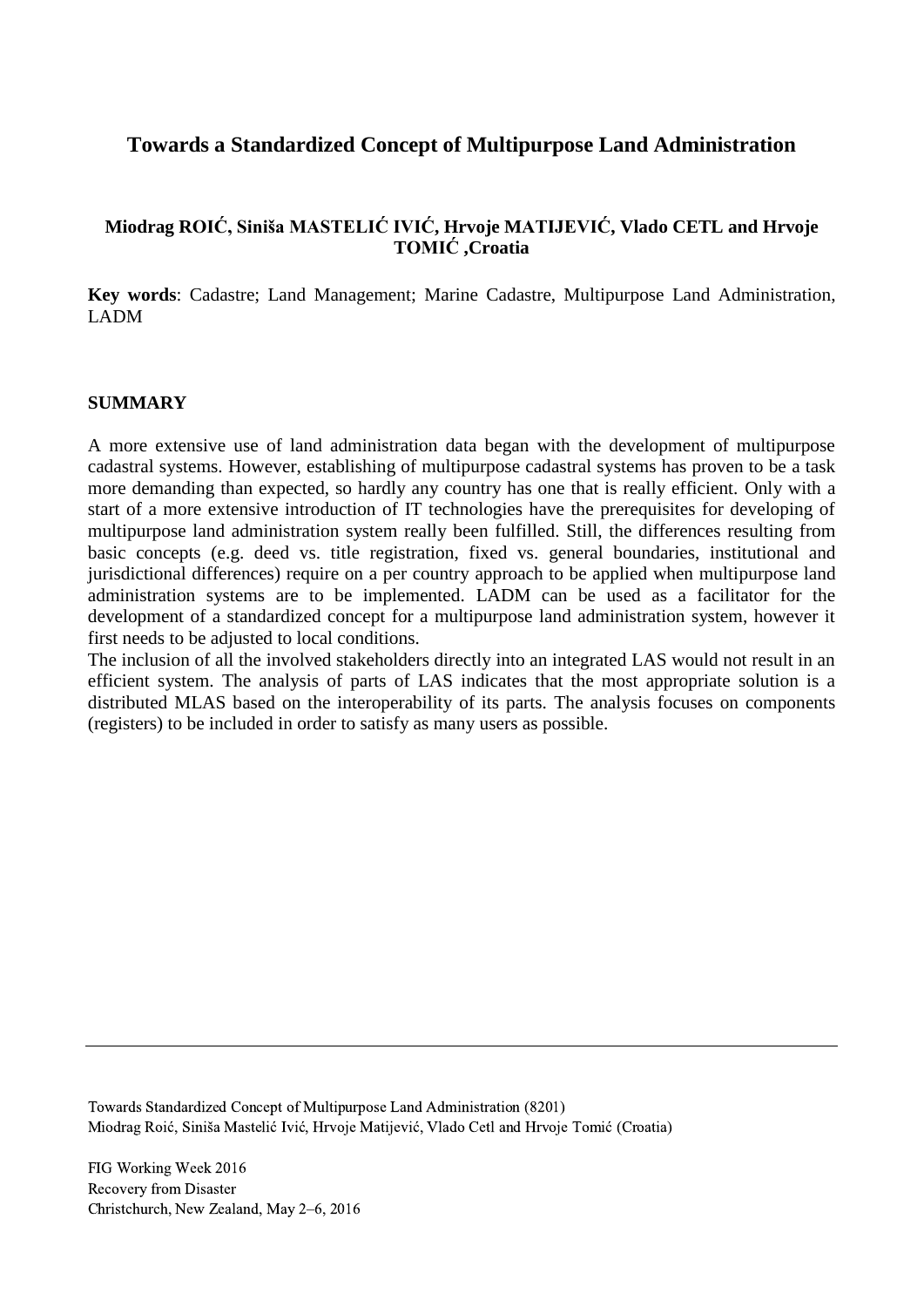# **Towards a Standardized Concept of Multipurpose Land Administration**

## **Miodrag ROIĆ, Siniša MASTELIĆ IVIĆ, Hrvoje MATIJEVIĆ, Vlado CETL and Hrvoje TOMIĆ ,Croatia**

### **1. INTRODUCTION**

A more extensive use of land administration information began with the development of multipurpose cadastres. Their establishment, however, has proven to be quite a demanding task, so it is hard to speak of efficient multipurpose cadastres in any country. It was only the development of information technologies (intranets, databases…) that really opened up the possibilities for development of Multipurpose Land Administration Systems (MLAS). The differences between systems for registering land and systems for registering land tenure do not allow for a unified approach among countries. Title or deed registration, fixed or general boundaries, institutional and organizational issues, jurisdiction and structure of land registers, as well as other differences require a customized approach to the development of a multipurpose land administration system in each country.

The idea of a multipurpose cadastre is mentioned and elaborated particularly frequently in the 1980s in the USA (NRC, 1983). The differences between cadastral systems in individual states and even counties of the USA were identified as a constraining factor in improving the use of the existing information. Cadastres, which sometimes record only titles without specifying the location, and sometimes only the information needed for taxation, are difficult to use in a unified manner in conjunction with other registers in order to establish an integral and homogeneous land information system for the entire country. The significant potential of having officially recorded information spurred reflection and work on a coordinated enhancement of individual systems. Cadastres, as independent registers, have over time been subject to expansions, so instead of having a single purpose (e.g. taxation), today they serve multiple purposes.

Modern thinking in multipurpose cadastral systems is increasingly directed at developing multipurpose land administration systems (MLAS), i.e. building national land information infrastructures (Bennett at al. 2012; Duncan and Rahman 2013). Aside from the cadastre as the fundamental register of land information, many countries have other registers of land and land tenure that need to be combined. One characteristic they have in common is that most information is registered in relation to the basic spatial unit – the cadastral parcel – but also with regard to specific spatial features (e.g. a national park...). If such features are not originally linked to parcels, difficulties in management often arise. This paper provides an overview of the different components

Towards Standardized Concept of Multipurpose Land Administration (8201) Miodrag Roić, Siniša Mastelić Ivić, Hrvoje Matijević, Vlado Cetl and Hrvoje Tomić (Croatia)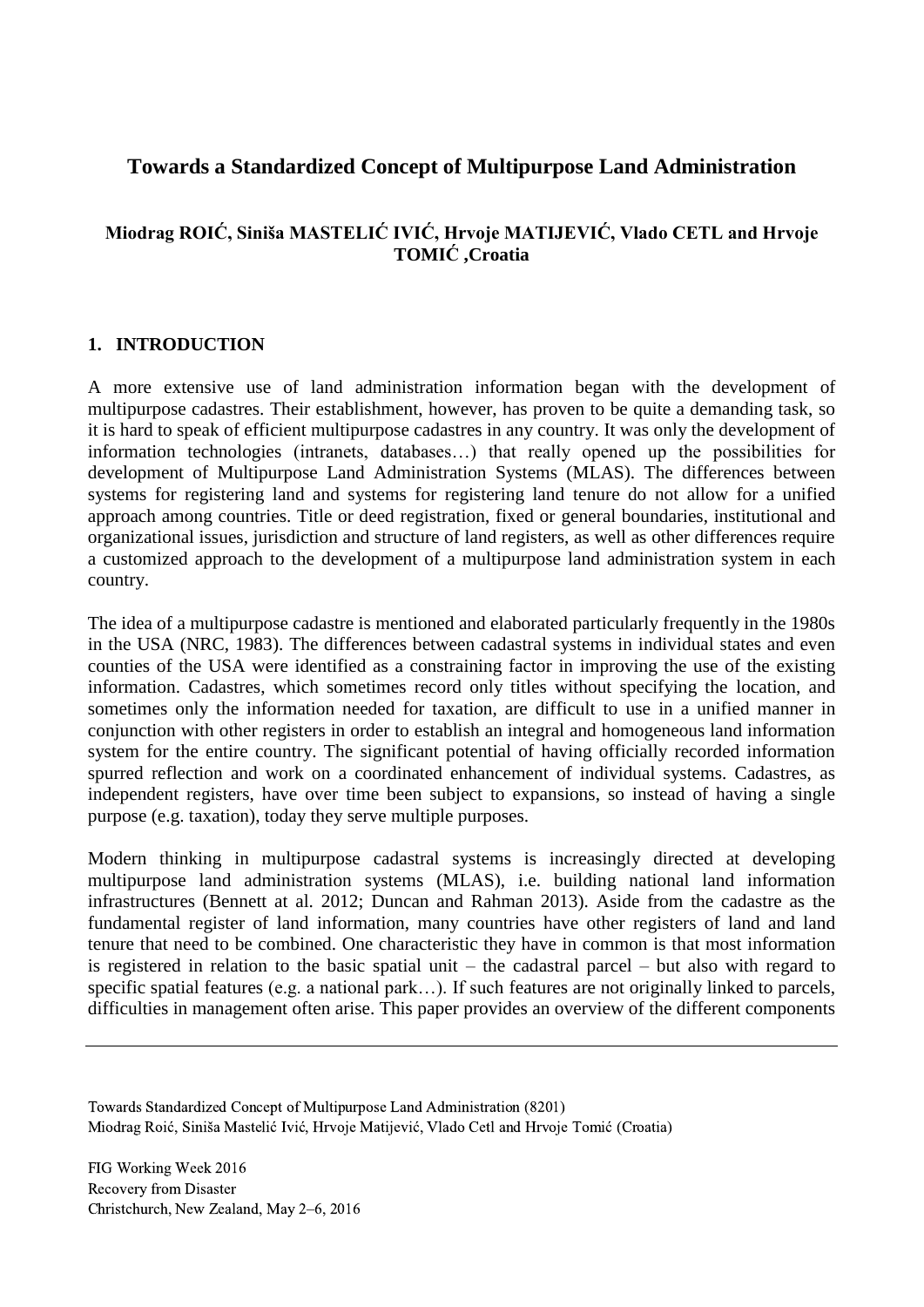of a land administration system and of the possibilities for increasing its efficiency by combining individual registers.

## **2. USING LAND INFORMATION**

Land information on parcels plays a central role in many administrative and economic activities. It is used by many public administration bodies and private sector in their everyday tasks (Figure 1).

> (**tenure**) Ministry of Justice, Ministry of Public Administration… *lawyers…*



(**value**) Ministry of Finance, Ministry of Economy… *financial experts, bankers…*

(**use**) Ministry of Environment, Spatial Planning, Development, Agriculture, Forestry *planners, environmental experts…*

*Figure 1. Role of land information (Roić, 2012)*

Land information registers keep track of the actual status of land and as such take static care of the environments. Man-made actions constantly change this status. The changes can be arbitrary or prescribed. Population growth and increased pressure on land have lead to a decrease in the range of changes that can be carried out arbitrarily. Spatial planning takes dynamic care of the environments by determining where construction or some other action is allowed. The static status itself does not, therefore, provide complete land information as required for land management and performing desired operations on the land.

Many users at both national and global levels need detailed land information for decision making purposes. Disasters do not stop at city or country boundaries, and land information is commonly spatially segmented and accessible in separate registers. People live in a particular residence; crimes happen at certain addresses. Information exists on both those facts, but it is still difficult to link and analyze it in a holistic manner. There is heterogeneity of land tenure, which also reflects the diversity of institutions and registers in individual countries.

Towards Standardized Concept of Multipurpose Land Administration (8201) Miodrag Roić, Siniša Mastelić Ivić, Hrvoje Matijević, Vlado Cetl and Hrvoje Tomić (Croatia)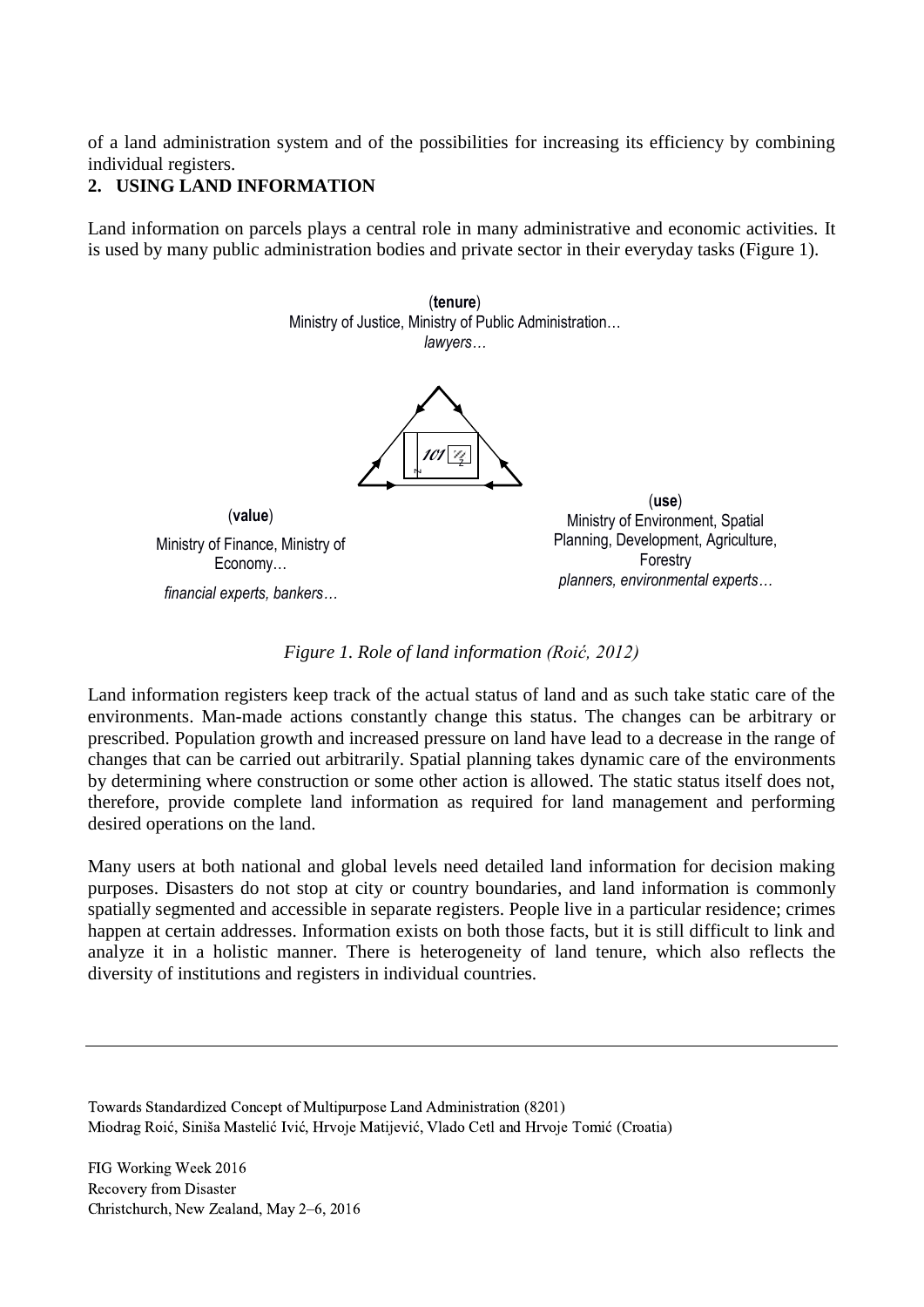The need for a national/global land information infrastructure is no longer put in question, but the path to achieving that goal is still not clear. Cadastre and cadastral parcel information is recognized as a fundamental and integral part of a geoinformational infrastructure (e.g. INSPIRE). Policies, regulations, institutions and technical support need to be enhanced in order to improve the existing infrastructure and build a more efficient one.

Complete land information must be available to the economy and politicians at decision-making time. Standardized information is a necessity, and users are increasingly aware of this. Key requirements are economic gain and environmental protection. Existing heterogeneous registers are not sufficient to meet user needs and must be unified within a homogeneous land information infrastructure that is efficient and accessible to users.

## **3. LAND INFORMATION**

Cadastres, which feature among the oldest and longest-lasting official registers, were established primarily for the purpose of registering land and/or private rights in it. Public land was originally excluded from cadastres, as it fell under state jurisdiction. For areas under the jurisdiction of public institutions, it has been common to establish special registers managed separately from the cadastre (e.g. Register of State Property, Railroad Register, Forest Cadastre, Utility Cadastre, Building Cadastre, Marine Cadastre, Cadastre of Mining Resources...). Most land information is registered in the cadastre, so all special registers are somehow connected to it. It would be very difficult to establish them without the cadastre, and they are most often established by taking over cadastral information on the land (cadastral parcel) and adding the dataset significant for the resource for which the register is being established. The establishment is most often motivated by immediate needs, which are frequently transient, so such registers sometimes have a very short lifespan. Besides, establishing a register is a demanding and costly affair, and maintenance is the most important success factor. The latter is usually neglected, which guarantees failure.

Except for land information, which they register and maintain, public authorities are also responsible for many other types of information – they produce and maintain statistical, financial, economic, traffic, legal and numerous other types of official information. Such information can be presented in maps, reports, lists, tables, photos or films; it can be in analogue or electronic format, individual or organized in data warehouses. Some of it is copyright-protected, and some of it is not. All of it represents an enormous potential that can be used to achieve economic progress if it is accessible and reused, which means utilized in new ways, adding new values, combining information from different sources and analyses, and finding new applications. Individuals, nonprofit and for-profit organizations can use public sector information to develop the economy and culture and increase efficiency while respecting sustainable development to the benefit of society as a whole.

Reusing public sector information creates new jobs and provides users with a wider range of cheaper services. Such information can also be used by the public administration in making better

Towards Standardized Concept of Multipurpose Land Administration (8201) Miodrag Roić, Siniša Mastelić Ivić, Hrvoje Matijević, Vlado Cetl and Hrvoje Tomić (Croatia)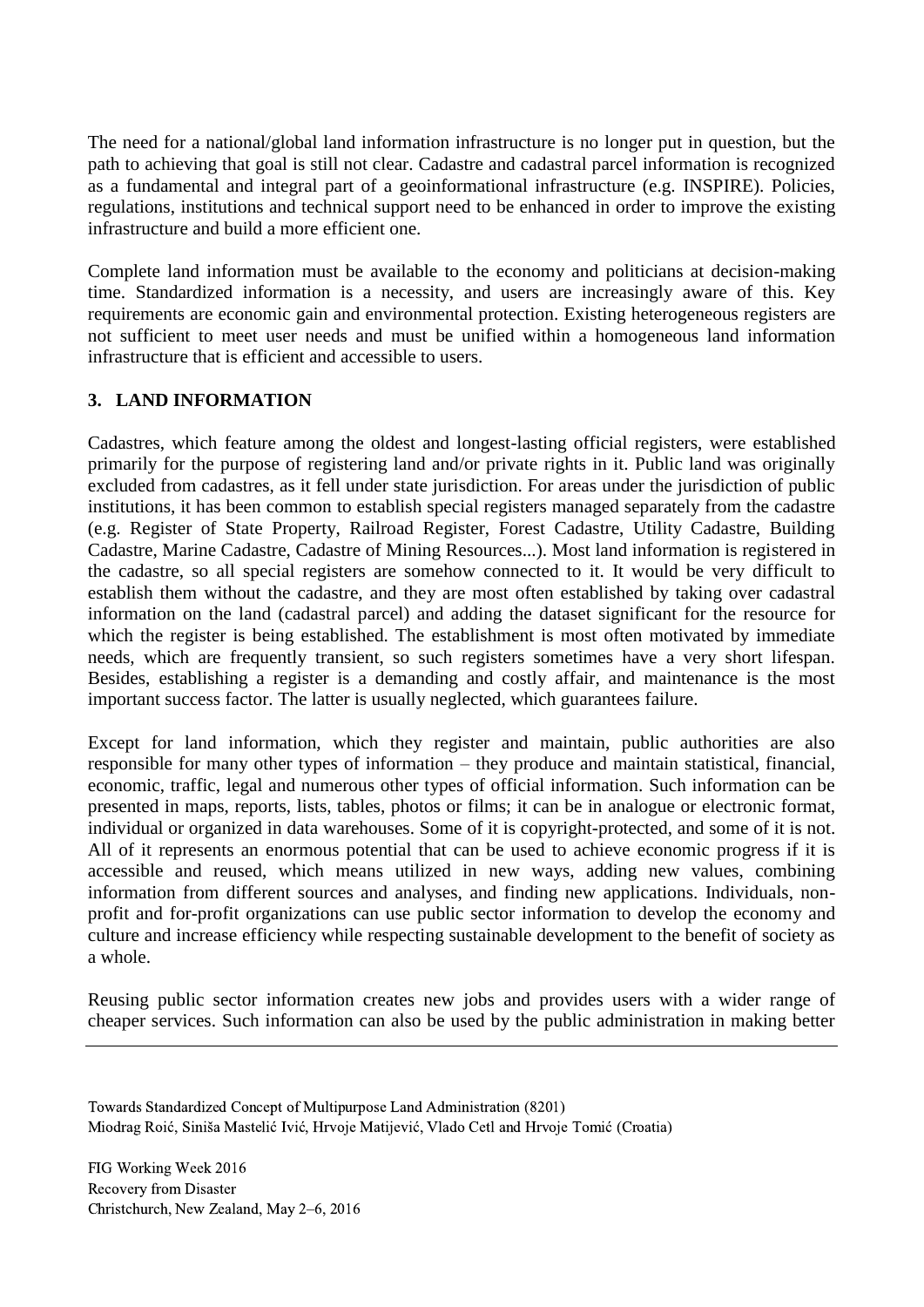political decisions that will make it more efficient and cost-effective. The authorities are aware of this and they try to use the potential of public sector information. Availability of public sector information for reuse depends on technical requirements and rules governing its availability, as well as on the ways in which it may be used. The right to use public sector information depends on whether it comes in the form of copyright-protected works or it is mere information.

The need for multipurpose use of land information and connecting to other data is frequent in all spatial activities. Understanding the content and quality of the cadastral map is important for all users, especially when it comes to connecting it to other sets of spatial information, e.g. topographic and orthophotographic information.

The foundation of an efficient multipurpose land administration system is the establishment of a unified geodetic reference system and basic datasets. A geodetic reference system provides spatial foundation for positional linking of all other multipurpose cadastral information. Basic dataset can contain topographic information that greatly facilitates spatial orientation and determination of basic cadastral features – boundaries. Electronic management of registers allows for physical and logical linking without significant additional costs, while at the same time bringing major benefits to users.

Establishment of a multipurpose land administration system presupposes cooperation among many levels of public administration. Public administration bodies ensure the basic requirements, and the system is built by numerous professionals, such as surveyors, lawyers and planners. Cadastres established for one purpose and subsequently expanded with other land information are one way of establishing multipurpose cadastres. If a cadastre is assigned new purposes without ensuring appropriate material and other support, the efficiency in fulfilling the original purpose can be compromised. Instead of recollecting the information that is already kept in a register, the purpose can be fulfilled by logical linking of register warehouses. This was made possible by the development of information and communication technologies.

The concept of a distributed MLAS development can be further expanded and included in the concept of spatial information infrastructure or geoinformational infrastructure. The cadastral dataset is in such a case the basic layer of information necessary for efficient land administration within the geoinformational infrastructure. The key quality of a distributed MLAS is the fact that the state is responsible for the information, i.e. the information author – or the party responsible for the information in individual registers that make up the MLAS – continues to vouch for the content of the system. Other than basic information registered in the cadastre, the MLAS must also include public rights, public utility infrastructure, complex buildings, maritime areas, and so on.

### **3.1 Public rights**

In order to ensure sustainable development and environmental protection, countries use special regulations to introduce an increasing number of public interests in land. Established rights or

Towards Standardized Concept of Multipurpose Land Administration (8201) Miodrag Roić, Siniša Mastelić Ivić, Hrvoje Matijević, Vlado Cetl and Hrvoje Tomić (Croatia)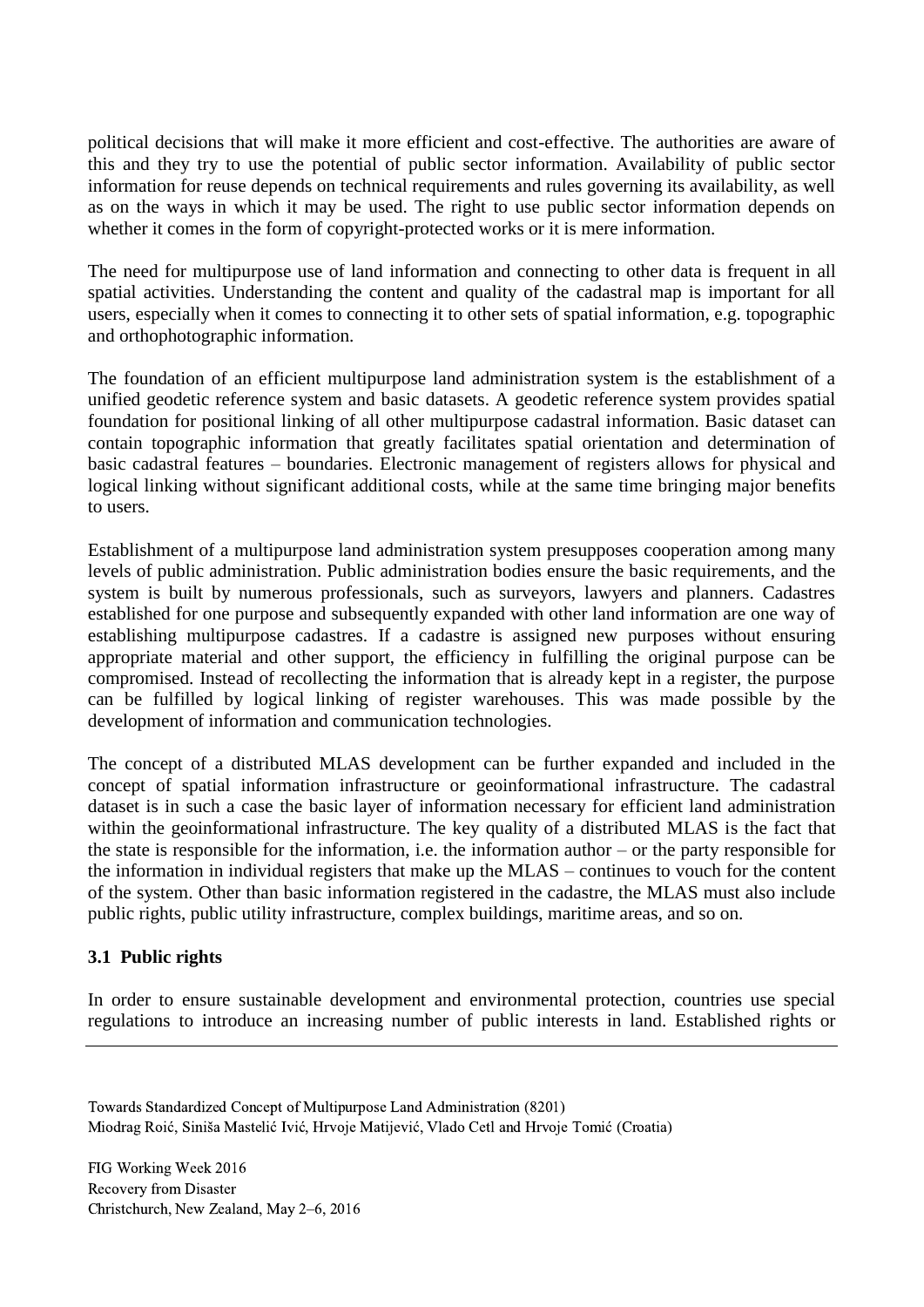charges can have the effect of right of access, management, usage, utilization or alienation. Establishment of public rights can refer to a maritime domain, water estate, cultural property, strict reserve, national park, special reserve, park of nature, regional park, natural monument, significant landscape, forest park, park architecture monument, protected area, etc.

Spatial planning documents also introduce new rights, restrictions or responsibilities in land. They define a binding purpose of land and must be adhered to, i.e. they have a regulatory effect.

### **3.2 Public utility infrastructure**

Public utility infrastructure objects (utility lines, hydrants, manholes…) are a special type of immovable objects located on, above or below the earth's surface and are permanently connected to it. Due to their importance and influence on the land on which they are located, they can be part of a (land or property) cadastre, or there can be special utility cadastres established by means of regulations in order to record such objects. Public utility infrastructure can include utility lines and the corresponding network objects: electricity, telecommunications, water supply, sewage, heating, gas, oil pipeline etc.

Managing of information on public utility infrastructure is often the responsibility of local authorities. In such cases it is mostly technical information on the infrastructure that is recorded, whereas the legal relations remain unregistered. The relations between land owners and infrastructure are available only if they are also additionally entered into a register recording land rights such as servitude. Recording of such information is rarely done in practice, and even if records do exist, the spatial extent of the right of servitude is usually imprecise. An expedient solution would be supplementing the information already contained in the original cadastre used to manage the cadastral map.

### **3.3 Complex constructions – separate property parts**

The pressure to erect buildings, especially in city centres, has lead to a dense concentration of complex buildings. Relations in such buildings are intertwined. Normally, it is possible to register rights in parts of such buildings. A spatial representation of rights, however, usually does not exist, or it is made possible through multilayer two-dimensional representations.

Traditional cadastres, based on representing land properties in a two-dimensional cadastral map, provide only the footprint of buildings. Legal relations in the third dimension are recorded descriptively, making spatial extent unreliable.

Reliability of registration of complex buildings – or parts thereof – demands that the cadastral map data model be enhanced in relation to the third dimension. Introduction of technical capabilities for 3D representation on the cadastral map would enable further development of 3D cadastre towards supporting the registration of legal relations above and below the surface.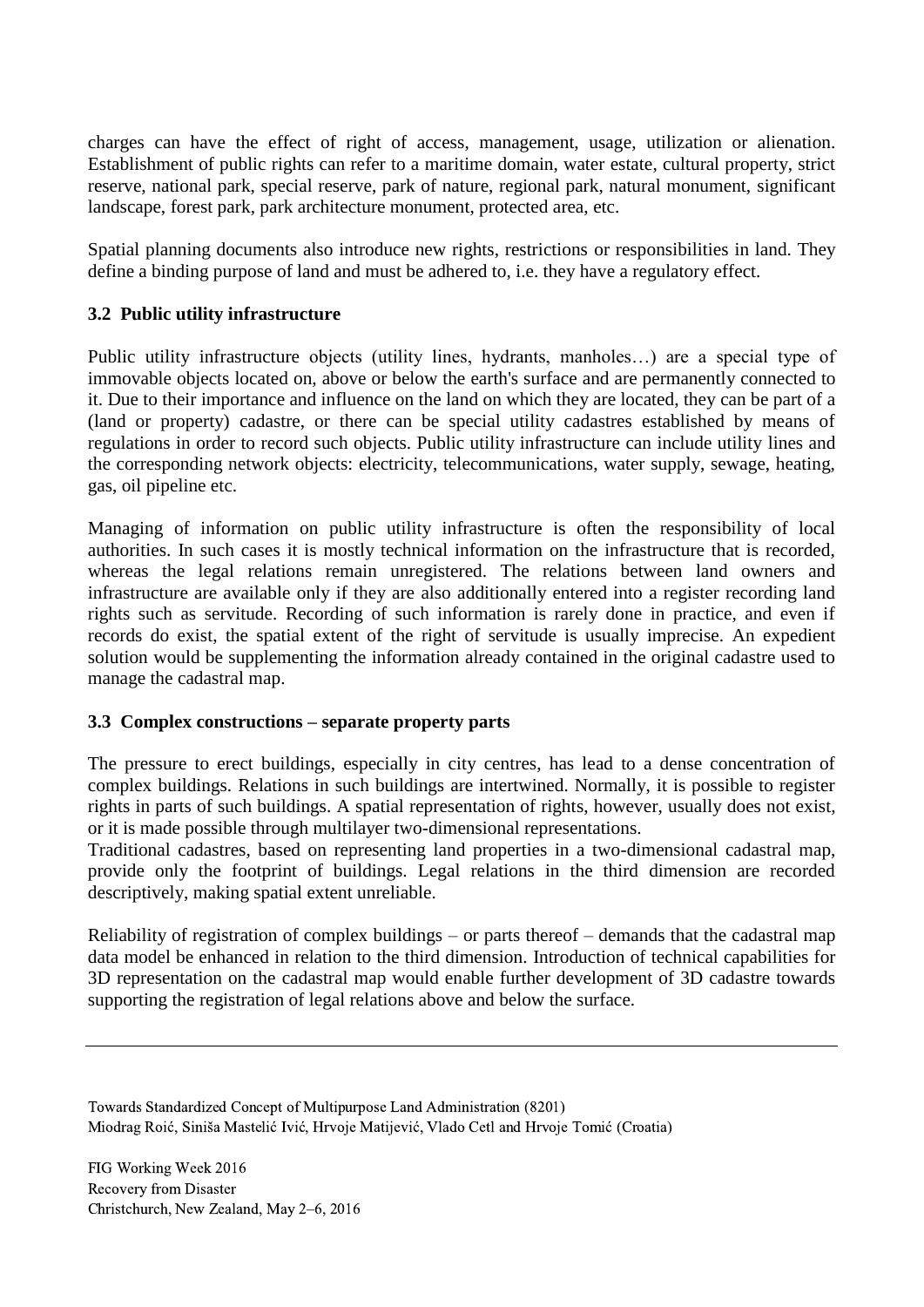#### **3.4 Maritime areas**

At the time when land cadastres were being established, maritime areas were not a matter of interest and they were mostly excluded. Today, maritime areas must not be ignored. Aside from its importance as a natural resource, marine environment and its utilization are inherently threedimensional and encompass usage rights related to the surface, water column, seabed and marine subsoil. There are many interests in maritime areas. Some of them do not have a pronounced spatial characteristic, or they include the entire extent of a country's maritime area. Maritime area administration by means of only allocating the right to carry out such an activity, without a spatial definition of the position and form of the area in which it is carried out, creates numerous difficulties. Efficient registration of interests in maritime areas requires full use of FIG's definition of cadastre. In this definition the Earth's surface does not end at the boundary of land and sea, but stretches out across the entire Earth, regardless of whether the area is sea or mainland.

Due to their natural characteristics, maritime areas can be recorded in different registers, but all of them must be a part of a distributed MLAS.

#### **3.5 Other information**

Beside the special datasets explicitly listed above, there is other important information. State-owned land/property is often treated as a separate dataset and special registers are established to record it, despite the fact that such land can be efficiently recorded in the basic cadastre together with other types of land. The same is true of railroad land/property, forests and forest land, as well as mineral resources.

### **4. USING THE REGISTERS**

All registers in a given country are governed by regulations, and their management and maintenance are entrusted to a public administration body. This body must maintain the register in keeping with regulations and guarantee the integrity of the information recorded in it. For every register, a purpose(s) for which it is established is defined at establishment. Key components of a multipurpose land administration system are registers of land information and land tenure.

#### **4.1 Registers**

Key land registers contain original information about the land, buildings, rights and values. Besides these, original official information is also kept in other registers about persons, revenues and assets, valuable movables, soil and mineral resources, etc. Such registers are kept by various institutions, depending on a country's tradition. These institutions' jurisdiction can extend to the entire country, or they can have regional jurisdiction. Some registers are also kept for areas under the jurisdiction of local administrative units.

Towards Standardized Concept of Multipurpose Land Administration (8201) Miodrag Roić, Siniša Mastelić Ivić, Hrvoje Matijević, Vlado Cetl and Hrvoje Tomić (Croatia)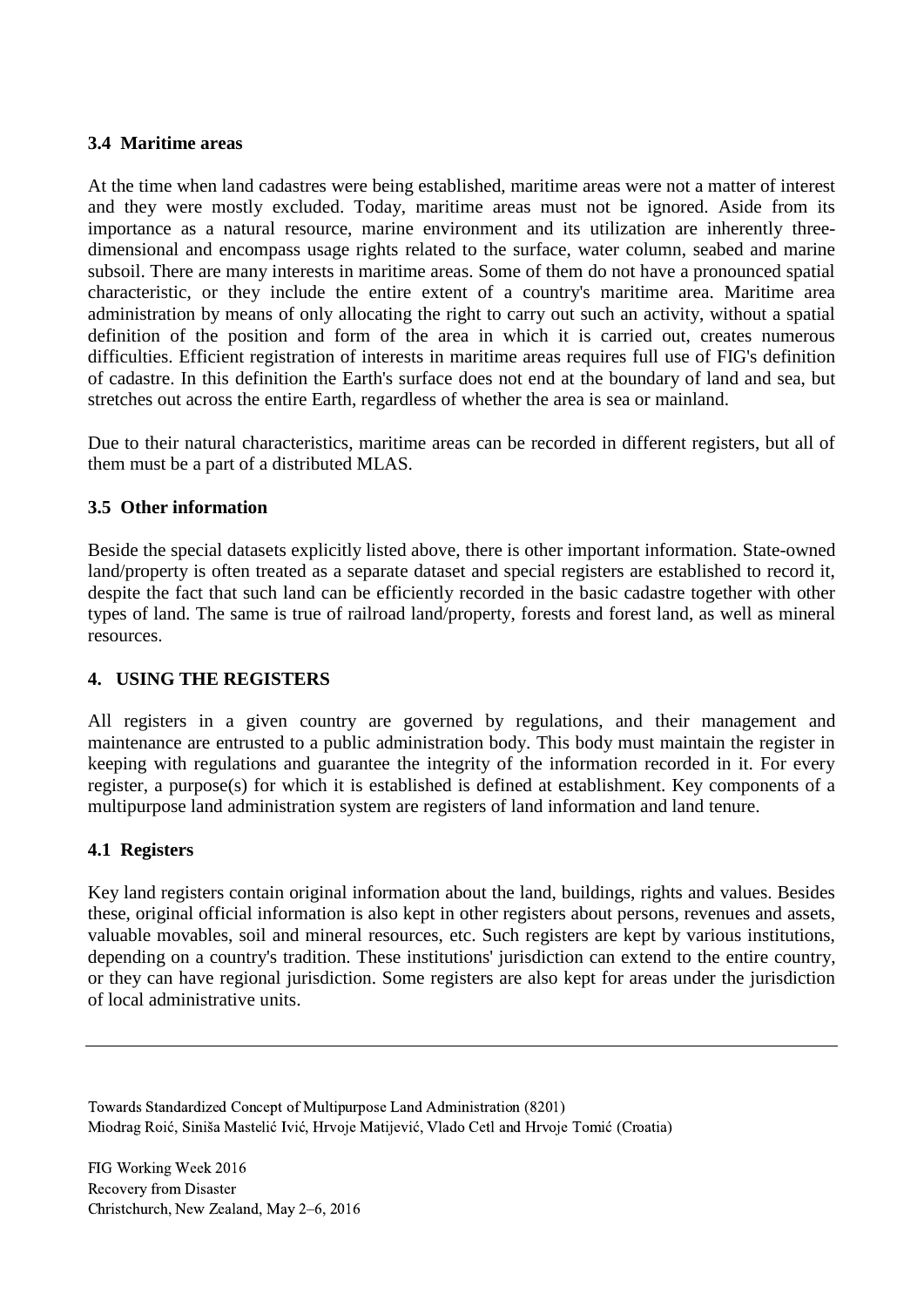Each administrative area has developed its own processes and translated the information into an electronic format that suits its needs. Such systems are difficult to access and use for global and national purposes. The difficulties are political, administrative and technical in nature. The goal is to integrate the information at technical and other levels.

Separate establishment of registers, usually each of them for a single purpose, has lead to multiple recording of the same information. Many pieces of information that are original to one register are entered (copied) in another, thus creating redundancies in the land administration system (Figure 2).



*Figure 2. Registers and shared (redundant) information (Mađer, 2012)*

For land registers, spatial part of recorded information is paramount. For other registers this is less important, although each of them has a certain spatial component. The cadastral map, as the most detailed spatial representation of land features, emerges as the basic layer for common spatial reference system. Most other information can be interlinked by coordinates or addresses that are recorded in many registers. The address system included in the cadastral map will make it possible to conduct spatial analyses of many types of information.

A comprehensive analysis of the efficiency in register management must be conducted taking into account optimal jurisdiction of public authorities, determining which piece of information is original to which register and harmonizing terminology between registers. Establishment of a metaregister containing important information about existing registers can aid in a clearer redistribution of contents of individual registers and better cooperation of responsible institutions. It should contain general information about, for example, the responsible body, original information kept in a register, data model, accessibility via various services, etc.

Towards Standardized Concept of Multipurpose Land Administration (8201) Miodrag Roić, Siniša Mastelić Ivić, Hrvoje Matijević, Vlado Cetl and Hrvoje Tomić (Croatia)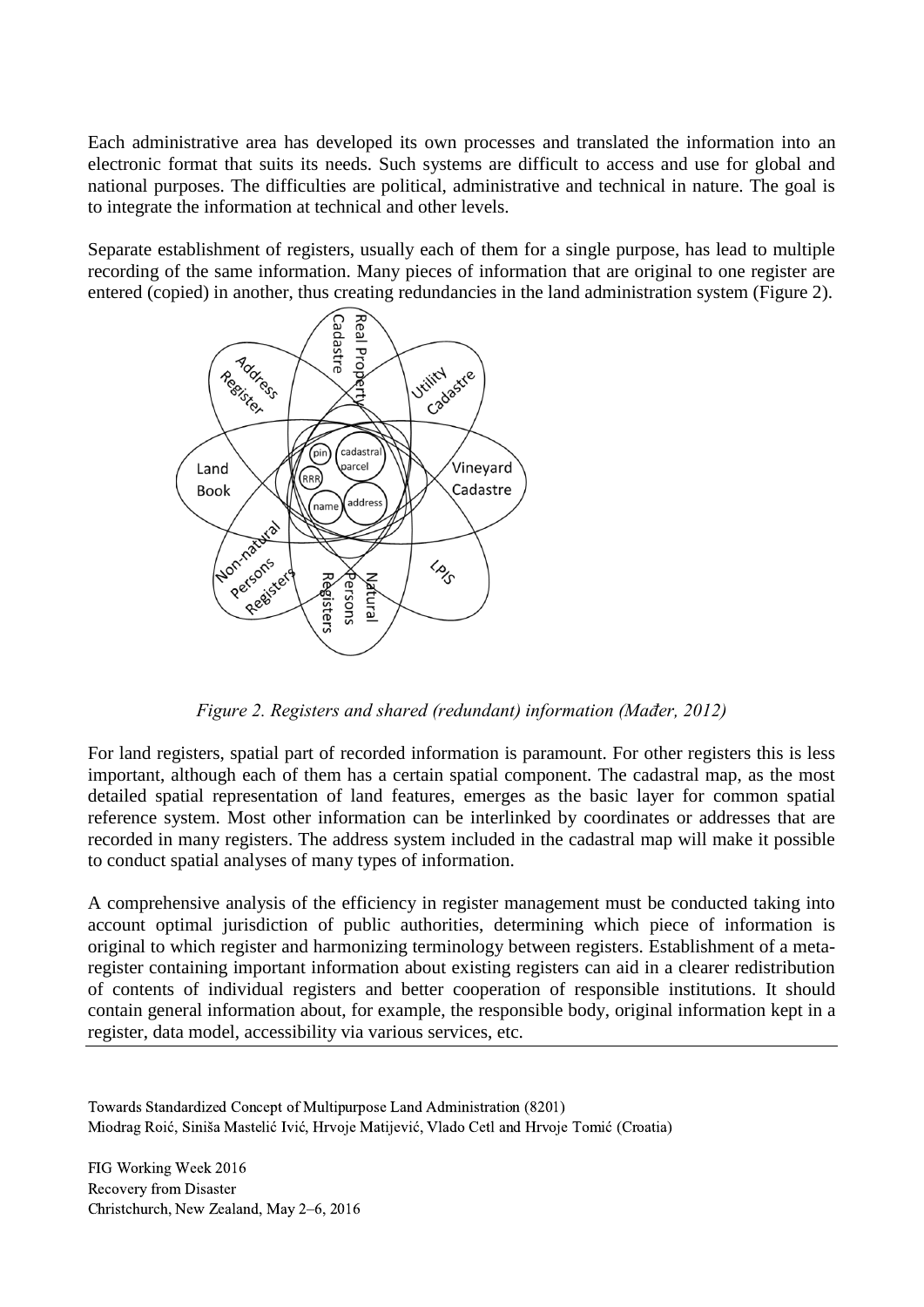#### **4.2 The need to combine**

Registers must not be an end in themselves. They are not established for the benefit of the institutions that keep them nor for the benefit of the experts who contribute to their creation and maintenance, but for the benefit of their users. Today, user requirements when it comes to land information are such that they are unlikely to be met by information from a single register. Usually, information from several registers must be combined in order to achieve the user's objective.

Construction is planned in spatial plans that establish conditions for construction applicable to large areas. Permits are issued for a specific parcel of land owned by a specific person. In order to issue an appropriate construction permit, the required conditions must be clearly determined for each parcel, and this is achieved by combining information from the cadastral map and the spatial plan.

Management of complex buildings is based on a proportional participation of co-owners in the cost of maintaining the parts in joint ownership. In order to determine each co-owner's share, it is necessary to know the spatial relations and the size of each individual part of the building.

Environmental protection is carried out by means of measures adopted for a given area. Boundaries of such areas are established descriptively or on maps. The protection, however, applies to specific cadastral parcels or parts thereof. It is necessary to combine the information on the boundaries of the protected area and the cadastral map in order for the owner of the land to know the conditions that apply to their land.

Local taxes are collected by local administrative units for areas under their jurisdiction. If the cadastral map and information on boundaries of the local administrative units are kept separately, problems arise. Combining the cadastral map and the register of spatial units (Figure 3) does not give unambiguous information on where a given property belongs. The local administrative unit boundary, which cuts across properties in Figure 3, implies that the taxes for a single property must be divided between the two neighbouring local administrative units, which is certainly not the case in practice.

Property value depends, among other things, on the property being serviced by the public utility infrastructure. Consulting the cadastral map can lead to the conclusion that the land in question does not have access to the water supply system. In reality this is not the case because information on the public utility infrastructure is located in another register. It is only by combining the information from the public utility infrastructure register (red dashed line) and the cadastral map that the user obtains complete information on availability of the public utility infrastructure (Figure 4).

Towards Standardized Concept of Multipurpose Land Administration (8201) Miodrag Roić, Siniša Mastelić Ivić, Hrvoje Matijević, Vlado Cetl and Hrvoje Tomić (Croatia)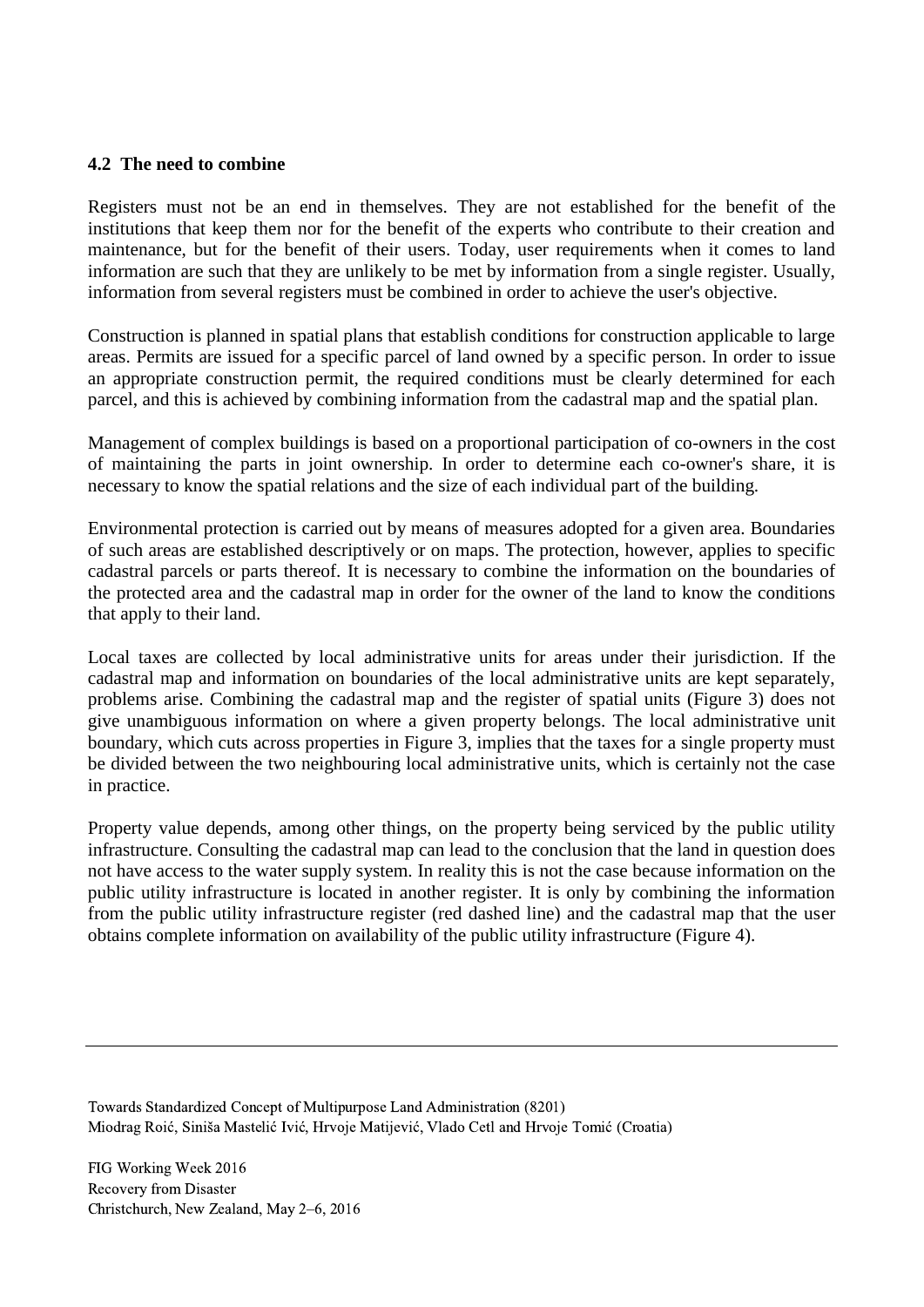

*Figure 3. Cadastral map and administrative boundaries (URL 1)*

*Figure 4. No public utility infrastructure registered in cadastre*

In order to have access to agricultural aids, farmers must prove that they have a legal right to the land they farm (ownership or lease). The agricultural parcel register does not include such information. It is only in combination with the cadastral map (Figure 5) and the land register that complete information can be obtained.

Spatial extent of concessions on public land is often described without referring to the cadastral map, by means of coordinates only. The staking out of boundaries of the allocated land and subsequent recording of the parcel in the cadastral map using such coordinates can also result in entries that do not correspond to reality (Figure 6). In this context, maritime areas pose particular risks, as they are usually not recorded in the cadastral map, and the marking of parcel boundaries is more complicated than on land.

Towards Standardized Concept of Multipurpose Land Administration (8201) Miodrag Roić, Siniša Mastelić Ivić, Hrvoje Matijević, Vlado Cetl and Hrvoje Tomić (Croatia)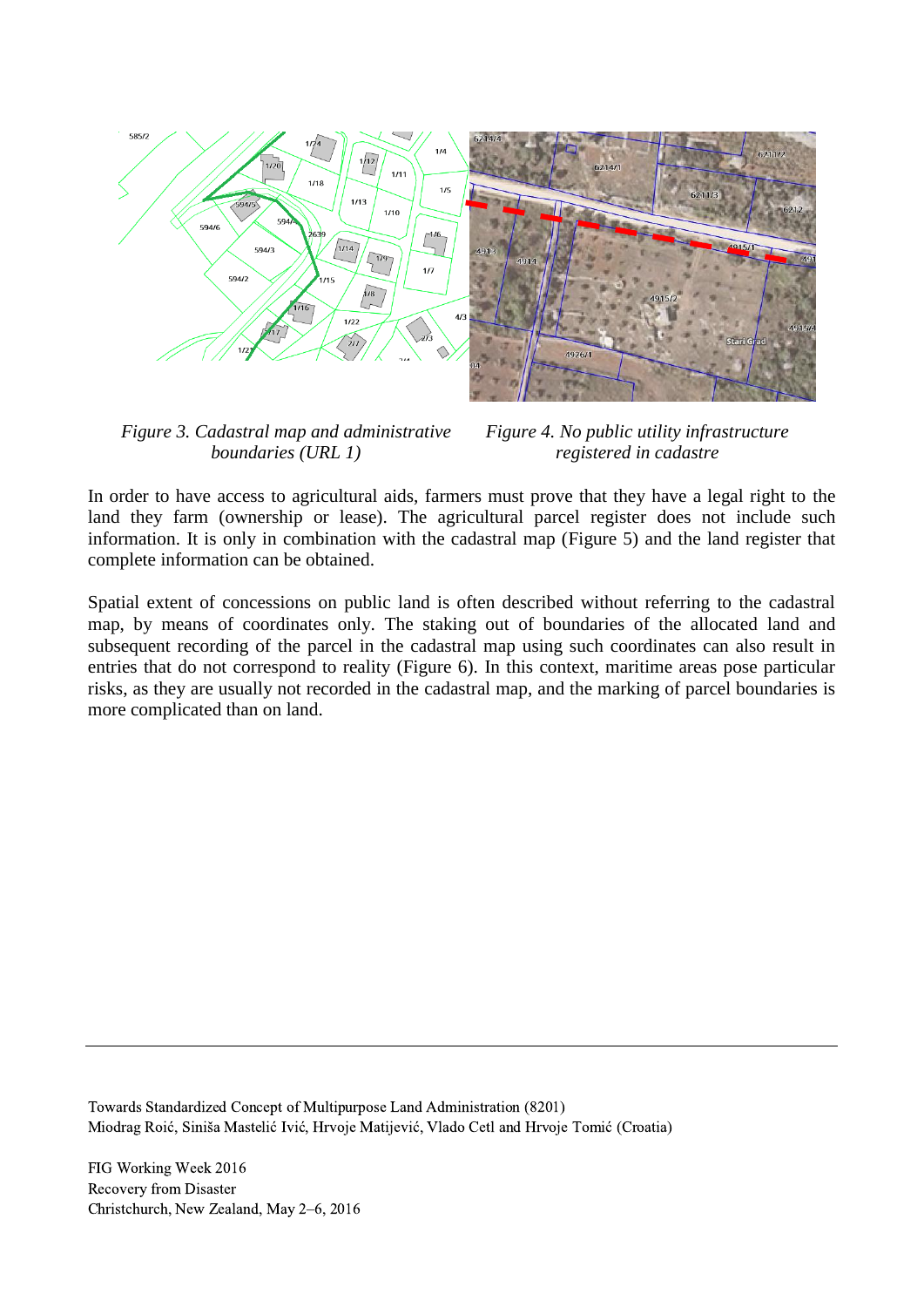

*Figure 5. Cadastral and agricultural parcels (URL 2)*

*Figure 6. Cadastral parcel in a maritime area*

The examples above are only the most common instances of the need to combine information. Many other needs arise in practice, and after the establishment of MLAS, possibilities for new combinations will enable users to accomplish tasks that were previously not possible.

## **5. CONCLUSION AND RECOMMENDATIONS**

The beginnings of land administration systems are buried deep in the past, and parts of such systems have been established gradually, by regulations, in different time periods. In parallel to them, registers of persons and valuable movables have also been established using similar methods. Such registers, however, have often been established independently and without coordination, so there are numerous overlaps.

A step towards standardizing land administration systems was made with the introduction of LADM. LADM defines information well, but organizational frameworks in certain countries make its implementation difficult. Implementation can vary significantly in any given administrative area depending on the traditionally used registers. Further research should be directed towards elaborating national LADM profiles and implementation concepts that should be included in all official registers of a given country, and not just those dealing with land. MLAS must ensure semantic and technical interoperability and interoperability of regulations and institutions. Creation of an integral data- and service-oriented concept will allow for the establishment of a homogeneous multipurpose land administration system that will be able to meet most user needs.

The tendency for uncoordinated establishment of multiple registers is also present in countries that do not have a full cadastral map. For them it is recommended to elaborate a strategy for modular implementation of interoperable registers. In this context, it can be of use to draw on the experience of developed countries that have established registers, but now face difficulties due to heterogeneity and inability to combine information.

Towards Standardized Concept of Multipurpose Land Administration (8201) Miodrag Roić, Siniša Mastelić Ivić, Hrvoje Matijević, Vlado Cetl and Hrvoje Tomić (Croatia)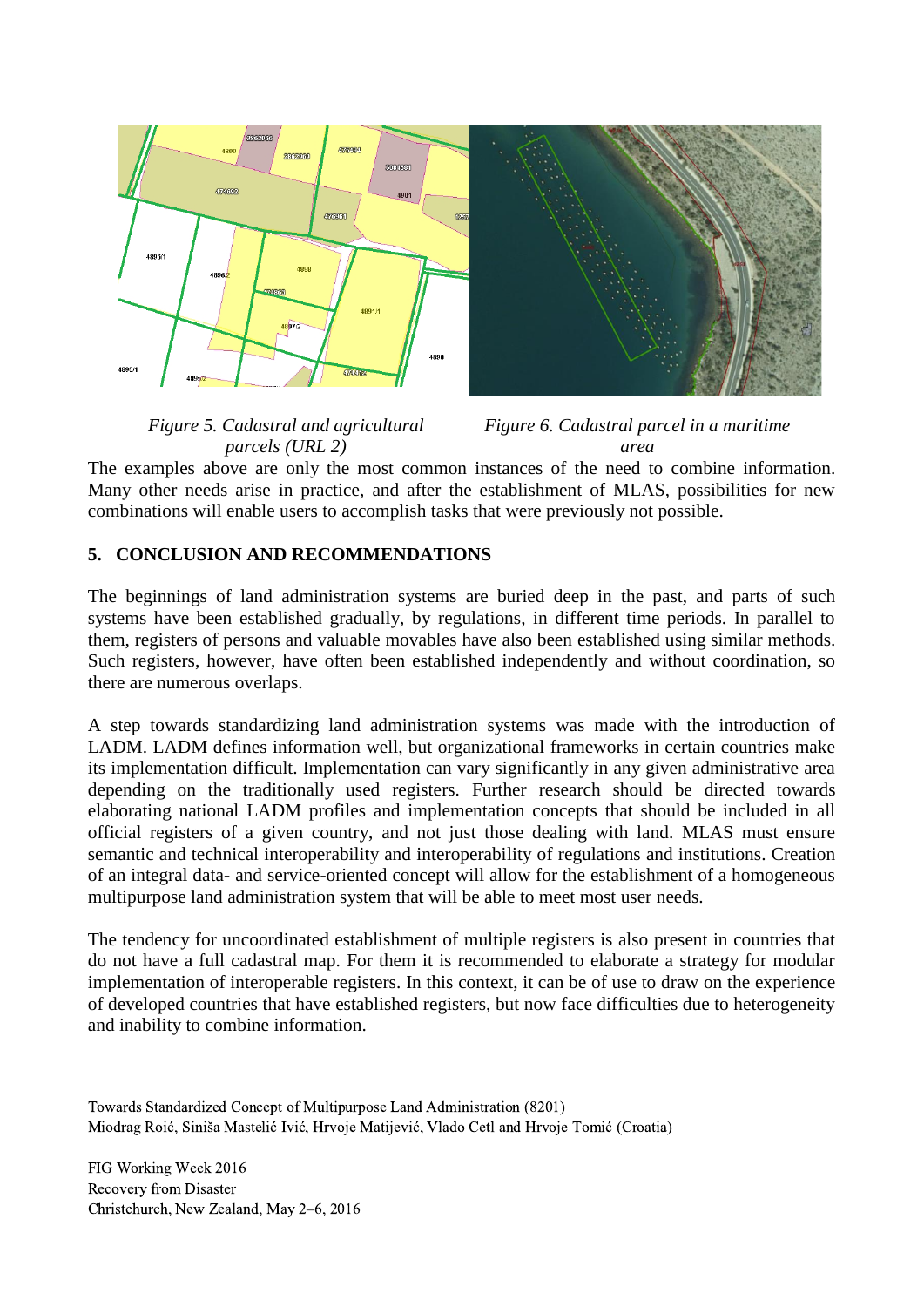#### **ACKNOWLEDGEMENT**

This research was supported by the Croatian Science Foundation (HRZZ) under the grant I-2485- 2014; the DEMLAS project.

#### **REFERENCES**

Bennett, R., Rajabifard, A., Williamson, I. and Wallace, J. (2012): On the need for national land administration infrastructures, Land Use Policy, Volume 29, Issue 1, 208-219.

Duncan, E.E. and Rahman, A.A. (2013): A multipurpose cadastral framework for developing countries-concepts, Electronic Journal of Information Systems in Developing Countries, 58.

Lemmen, C.H.J., Van Oosterom, P. and Bennett, R., (2015). The Land Administration Domain Model. Land Use Policy 49 (535-545).

Mađer, M. (2012): Model povezivanja katastra sa srodnim upisnicima, (PhD thesis) Faculty of Geodesy University of Zagreb, Zagreb, (in Croatian).

NRC (1983): Procedures and standards for a multi–purpose cadastre. National Research Council, National Academy Press, Washington, D.C.

Roić, M. (2012): Land Information Management - Cadastre, University of Zagreb, Faculty of Geodesy, ISBN 978-953-6082-16-2, Zagreb, (in Croatian).

URL1: <http://geoportal.dgu.hr/> (accessed 28.1.2016) URL2: <http://preglednik.arkod.hr/> (accessed 28.1.2016)

#### **BIOGRAPHICAL NOTES**

**Miodrag Roić** graduated in Geodesy from the University of Zagreb, Faculty of Geodesy. In 1994, he received a PhD from the Technical University Vienna. Since 1996, he is a professor at the University of Zagreb, Faculty of Geodesy. He was Dean of the Faculty 2011-2015. The topics that he specializes in are Cadastre, Land Administration Systems, Engineering Geodesy and Geoinformatics. He was an editor-in-chief of Geodetski list. He is a corresponding member of the German Geodetic Commission (DGK) and many other national and international scientific and professional institutions.

Towards Standardized Concept of Multipurpose Land Administration (8201) Miodrag Roić, Siniša Mastelić Ivić, Hrvoje Matijević, Vlado Cetl and Hrvoje Tomić (Croatia)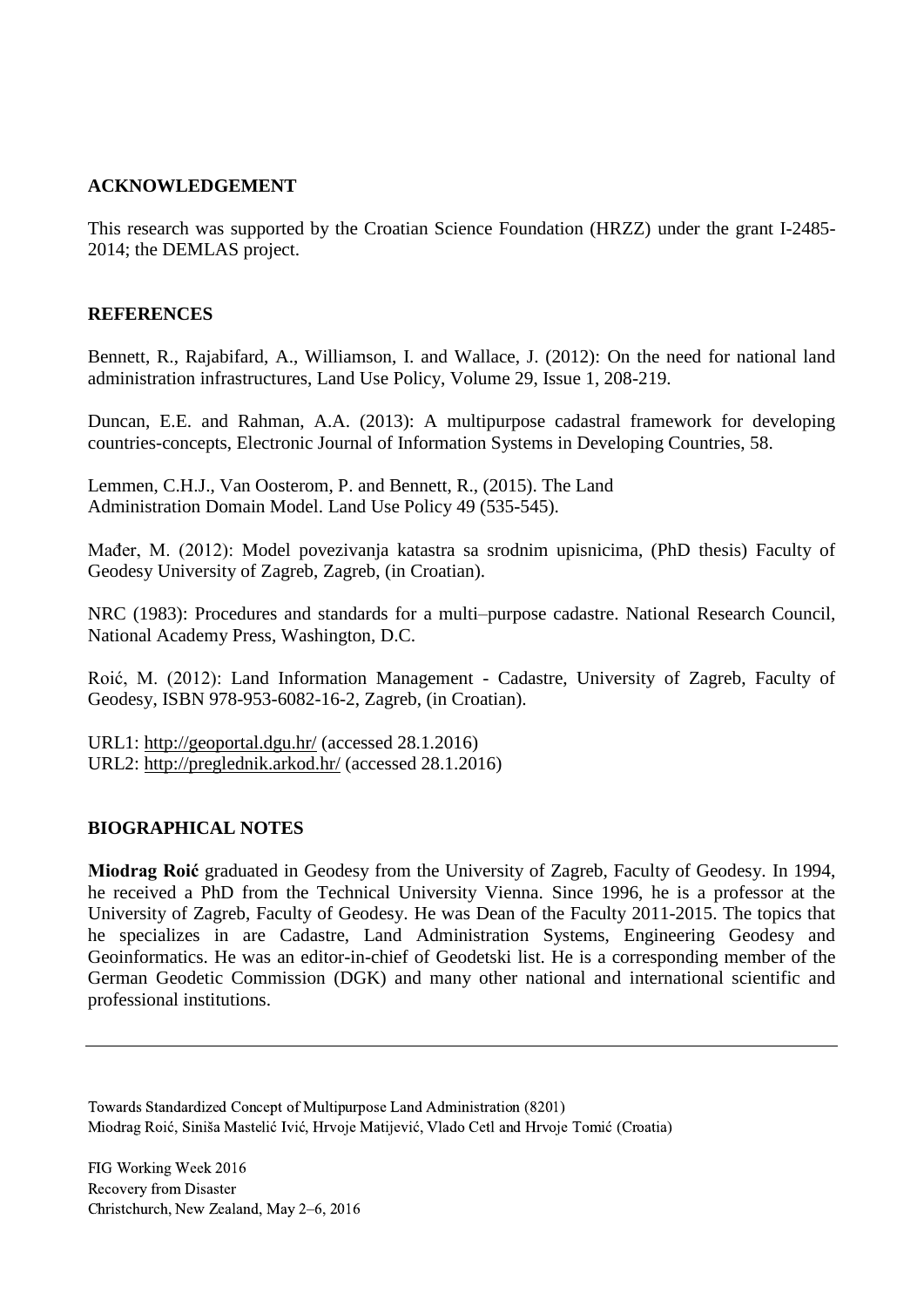**Siniša Mastelić Ivić** works as a Professor at Department of Applied Geodesy, University of Zagreb, Croatia. He was Vice Dean of the Faculty. He participates actively in numerous projects at international and national level. In 2000 he defended his Ph.D. thesis at Vienna University of Technology. His main research interests are land management and real estate valuation. He has published more than 20 scientific papers.

**Hrvoje Matijević** is currently employed as Project Manager at the Croatian company IGEA L.L.C. Prior to this Hrvoje has been employed in another Croatian company, Geofoto L.L.C. as Senior Consultant and at the Faculty of Geodesy in Zagreb as University Assistant. He received his M.Sc. in 2004 with thesis "Cadastral Data Modeling" and in 2006 he defended his Ph.D. thesis "Modeling Changes in Cadastre" at the same university. His main research interests were and still are GIS and Spatial DBMS technology in service of cadastral data management.

**Vlado Cetl** is an associate professor at the Faculty of Geodesy, University of Zagreb. The main fields of his research interest are Cadastre, Land Management, Geoinformation Systems, Spatial Data Infrastructure, Volunteered Geographic Information and Risk Management. He authored or co-authored more than 60 papers in various fields of geodesy and geoinformatics.

**Hrvoje Tomić** works as an Assistant Professor at Department of Applied Geodesy, University of Zagreb, Croatia. In 2010 he received his Ph.D. from University of Zagreb for the thesis: "Geospatial Data Analysis in Purpose of Real Estate Valuation in Urban Areas". His main research interests are GIS and DBMS technology in spatial data handling. Hrvoje Tomić has participated on several projects and has published several papers.

### **CONTACTS**

Miodrag Roić University of Zagreb, Faculty of Geodesy Kačićeva 26 HR-10000 Zagreb CROATIA Tel. + 385 1 4639 229 Fax + 385 1 4828 081 Email: mroic@geof.hr Web site: <http://www.geof.unizg.hr/~mroic>

Siniša Mastelić Ivić University of Zagreb, Faculty of Geodesy Kačićeva 26 Zagreb CROATIA Tel. + 385 1 4639 377

Towards Standardized Concept of Multipurpose Land Administration (8201) Miodrag Roić, Siniša Mastelić Ivić, Hrvoje Matijević, Vlado Cetl and Hrvoje Tomić (Croatia)